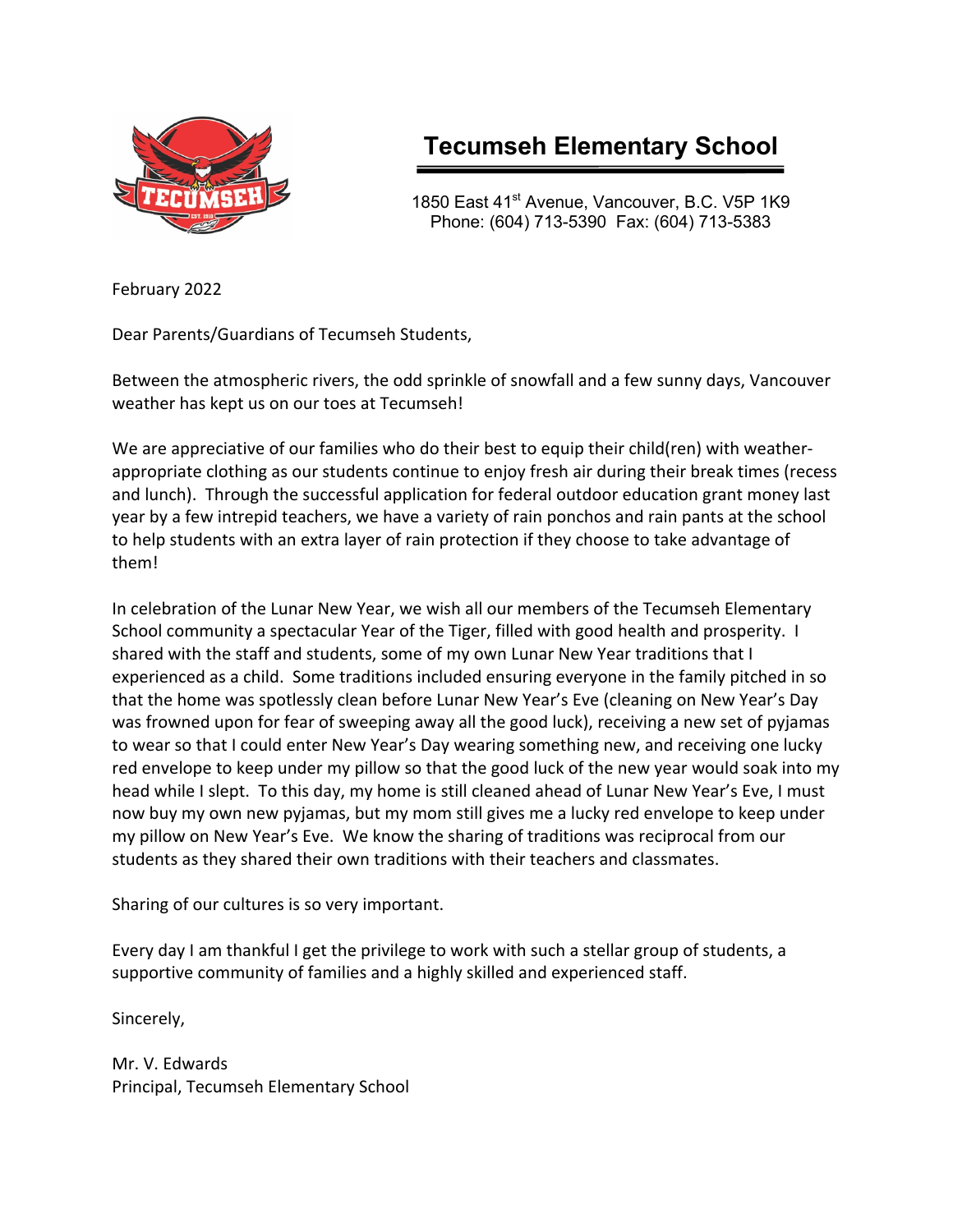Other updates from the school include:

## **February is Black History Month!**

Our student announcers from Division 1 have been sharing information during morning announcements about prominent Black Canadians and their connections to British Columbia! For example, here is the announcement that was shared over the P.A. on February 7, 2022:

*Today's fact about Black History in Vancouver is about John Sullivan Deas. John Deas was born in 1838. He was a tinsmith who came to British Columbia from South Carolina in 1862. Deas spent time in the gold fields in Yale, and also operated a hardware and stove business in Victoria for a while. However, he is most well-known for founding the most successful salmon cannery in the region on the island that would eventually be named after him. The next time you drive through the Massey Tunnel, formerly known as the Deas Island Tunnel, you can look out the window as you zip through Deas Island and remember John Deas and his legacy in our community!*

Students are enjoying learning about prominent Canadians during daily announcements!

## **Truth and Reconciliation Calls to Action!**

Division 2 (Grade 6/7) has been studying and discussing the Truth and Reconciliation Calls to Action and have challenged themselves to share their knowledge with our school! Each week, Division 2 student announcers join our regular student announcers in the morning to provide ways for our students to proactively do their part in Truth and Reconciliation. The Grade 6/7 students have worked together in their table groups, researched their Call to Action and presented it to their class. During the morning announcements, they shared why it was important, others researched what has been done or what there is left to do, and some groups shared how students, or the school can help. This is such a powerful and meaningful project! Well done, Division 2!

## **Kindness Abounds at Tecumseh!**

In **every** classroom at Tecumseh, teachers talk with their students about the importance of being kind. In Division 9 (Grade 4), Ms. Seto read the book "Each Kindness" by Jacqueline Woodson to start conversations with her students about the powerful ripple effect that each act of kindness generates. In Division 9, a few times per week each student is given the opportunity to share their act of kindness with the class, after which, the class and teacher applauds, and the student proudly places a marble in their "Kindness Jar". Over time, the Kindness Jar filled, and when it was all full, the class rejoiced when they counted that 574 acts of kindness were performed! These acts of kindness ranged from, "inviting and including others in their play", "helping someone by holding the door open" to "welcoming a guest teacher/staff to Tecumseh school". Just think of the ripple effect of over 500 acts of kindness! We are so proud of our students at Tecumseh.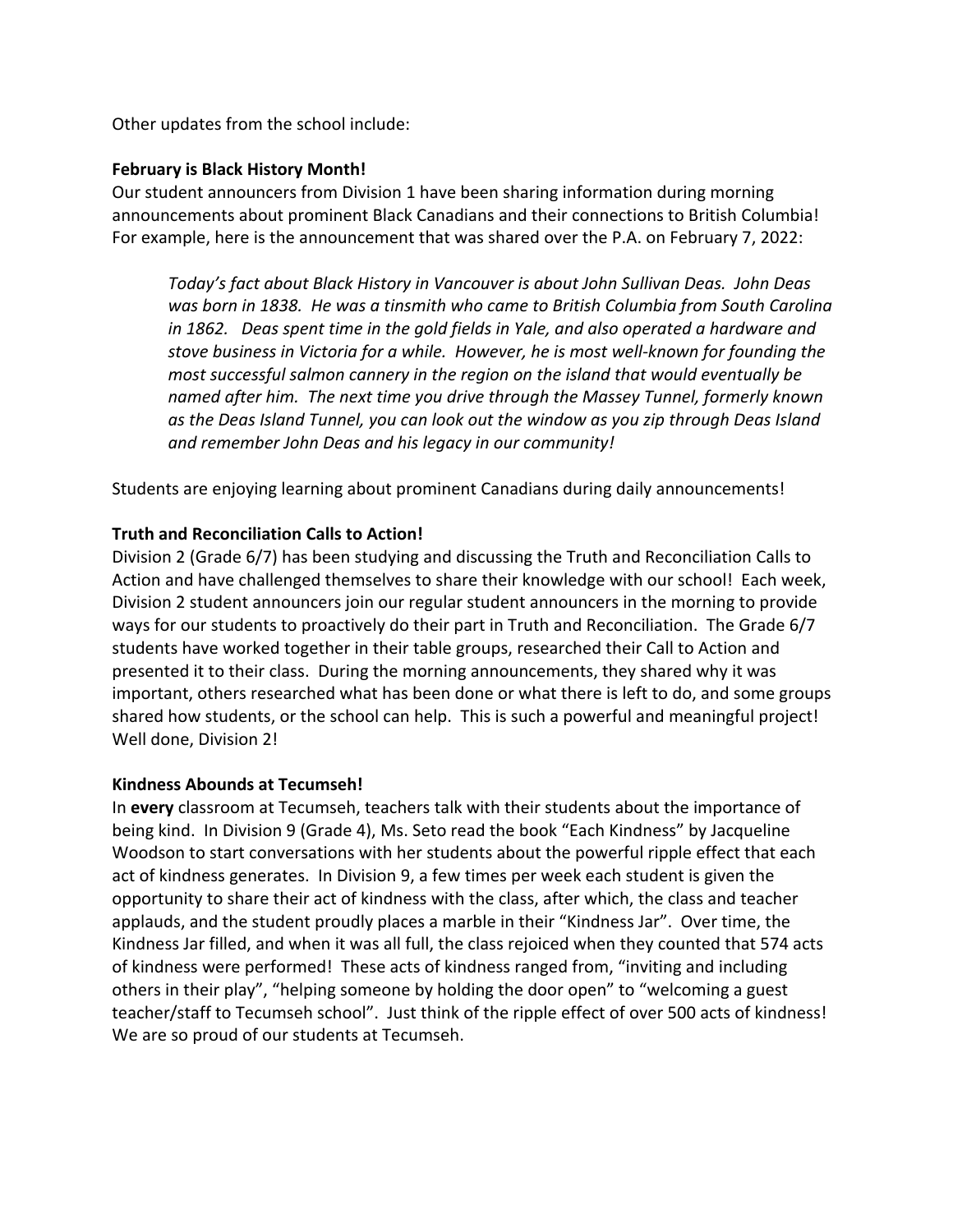## **Our wonderful PAC!**

We are grateful to our supportive PAC for their active participation in helping the students at Tecumseh! This year, through their fundraising initiatives and other means, our PAC has funded the addition of 30 iPads for Tecumseh students to use at school. So far, 19 of the 30 iPads have arrived and have been deployed to classes for student usage. It is our hope the other 11 iPads will arrive soon, however; supply chain issues affect many aspects of our lives.

Projects that different classes have enjoyed using the iPads with include, Movie making with green screen special effects using iMovie, the creation of story books using Book Creator, creating music using GarageBand, internet research, accessing their student Office 365 accounts and using the Office 365 suite of applications (Word, PowerPoint, Excel, OneNote, OneDrive, Teams), and reading a varied library of eBooks available through the VSB library database and applications such as Epic! and Raz Kids. Our students are tech savvy and use the available technology to further their learning each day.

A few important reminders:

## **Traffic around the school**

In the morning rush and afternoon pick-up time, there are many vehicles that approach the school to drop off and pick up their child(ren).

Please refrain from parking in the **No Stopping** zone that is on Commercial Street (north of the ramp). This area is signed by the City of Vancouver as a **No Stopping** zone to keep the area clear for emergency vehicles, but also to keep the area close to Commercial Street and East 41<sup>st</sup> Avenue clear of vehicle bottlenecks. When there are many cars in this small area near the intersection, the congestion forces incoming/outgoing vehicles to weave between one another to get by. This creates an unsafe situation for our students/families trying to cross Commercial Street.

The City of Vancouver By-Law Enforcement Officers have visited our site randomly and have issued over 60 parking violation tickets since September 2021. At times, members of the Vancouver Police Department have also attended to help educate drivers on the importance of keeping the area safe for pedestrians and students.

There is 3-minute parking along Beatrice Street (south of the staff parking lot) and Commercial Street (south of the ramp) for a quick stop to drop your child(ren) off. For families needing to park for longer periods of time, there is 30-minute parking on East 43<sup>rd</sup> Avenue. Also, on the north side of East 41<sup>st</sup> Avenue, there is ample parking on Commercial Street for a quick dropoff/pick-up.

## *Please do not use the staff parking lot for dropping off or picking up*.

Thank you all, for helping us keep our surrounding streets safe for our students.